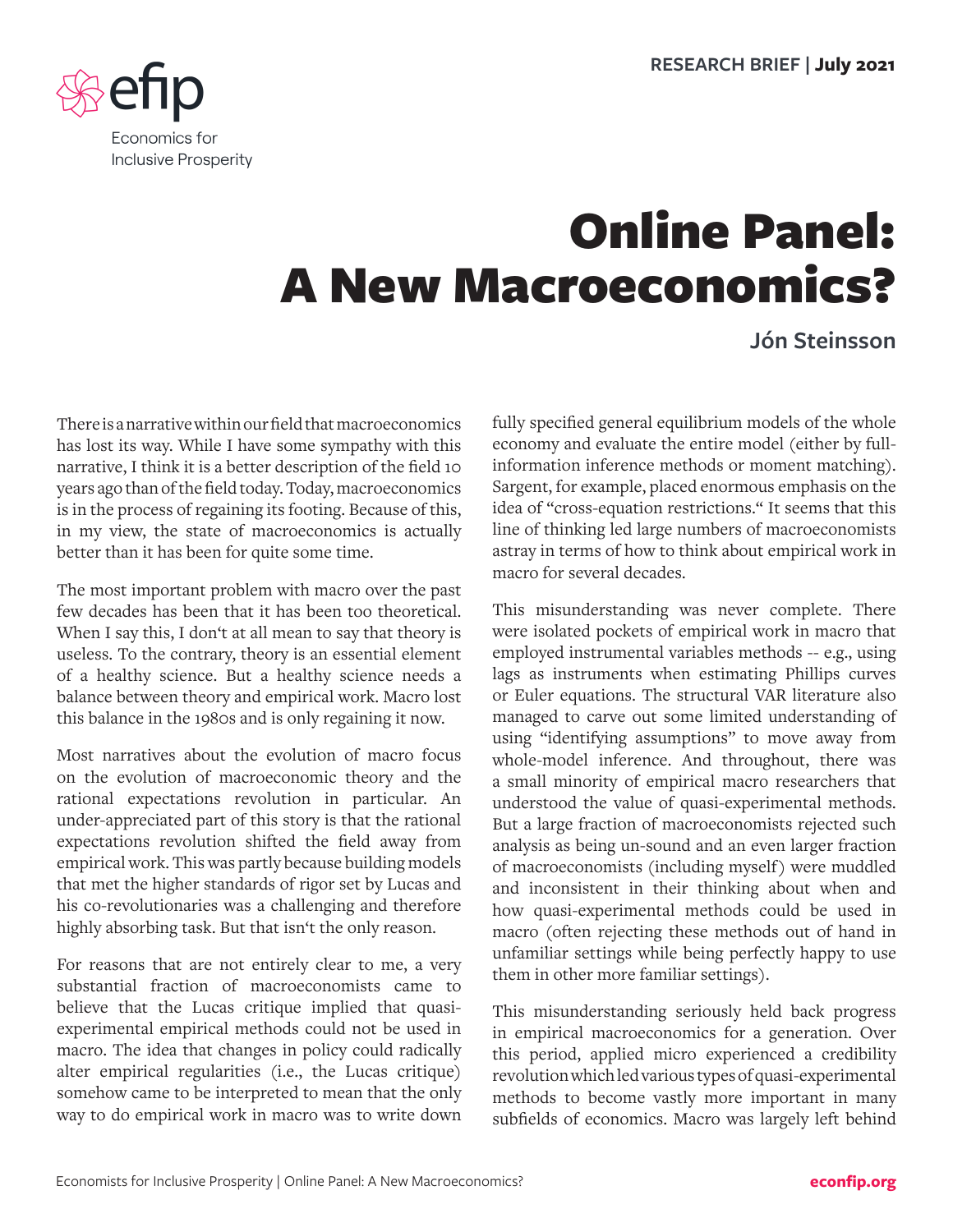on this front. Two things are worth noting about this. First, quasi-experimental work is particularly difficult in macro due to identification being difficult in a general equilibrium setting. Second, substantial parts of applied micro became pretty unbalanced in the other direction, with theory largely falling by the wayside. Recently, as macro has been catching up on the empirical side, it seems that more and more researchers in applied micro have also started embracing more thoroughly the complementarity of quasi-experimental methods and serious structural modelling – i.e., having "the best of both worlds" as Todd and Wolpin recently put it. In this regard, macro was probably ahead of the curve and may even have helped influence our applied micro colleagues.

During the time theory was dominant in macro, much progress was made on the theoretical front. But being so dominated by theory, the field was very exposed to another problem: models in which markets work well are (usually) easier to solve than models in which market work poorly. This simple fact has huge consequences because it imparts a bias on economic theory towards models in which markets work well. Since models in which markets work well are easier to solve, researchers tend to work with such models. The default assumption about a market is typically that it is perfectly competitive. Researcher will often introduce a carefully constructed friction in a critical place in their model and focus their analysis on the implications of this friction. But all other markets in the model are typically modeled as being perfectly competitive for simplicity.

The typical researcher is so used to assuming that virtually all markets are perfectly competitive that they are often completely blinded as to the consequences of these assumptions. They take as given certain implications of these perfect markets assumptions as though they were inevitable consequences of logic as opposed to the consequences of obviously false simplifying assumptions that they and everyone they know have made for years and years. One example of this that resonates strongly with me is the notion that MPCs are trivially small in many macro models. This has wide ranging consequences for the behavior of these models (e.g., stimulus checks are useless). For many years, I had never encountered a model where this was not true (or at least forgotten any such instances). So, I was largely brainwashed to believe that these features

of these models were just how things must be. But then at some point I came to appreciate how differently models with uninsurable idiosyncratic risk behave and it was like being hit by a ton of bricks. How could I have not realized how critical the simplifying assumption of perfect markets was in this regard! (There are many other such examples. A high profile one in labor economics has to do with the implications of raising minimum wages.)

One of the critical roles of empirical work is to confront theorists and policymakers with facts that help them see that the models they are using are not well suited to analyze whatever feature of reality they are interested in. Macro's muddled understanding of the value of quasi-experimental methods was a huge handicap for the development of the field in this regard. Some facts are simple and don't need quasi-experimental methods to establish (the equity premium is a good example). But many critically important facts are beyond reach without quasi-experimental methods (e.g., estimates of MPCs, fiscal multipliers, the slope of the Phillips curve, the IES, the effects of monetary shocks, etc.). Without a robust set of such estimates to guide the development of theory, the theoretical literature is rudderless and is at risk of getting lost at sea.

Thankfully, things have now started to improve very rapidly on this front in macro. Especially among younger researchers, the cross-equation restriction fog is lifting and the value of quasi-experimental methods is starting to be understood more clearly and more generally. It is, for example, becoming better and better understood that with the help of an instrument (or some other source of exogenous variation) one can estimate various types of causal effects without specifying a full structural model of the whole economy. (Panel data methods and various non-traditional datasets have also helped a lot.)

One still sometimes faces questions along the following lines: "but aren't X and Y endogenous variables that are jointly determined in general equilibrium" even when one has spent a huge amount of time explaining the nature of the exogenous variation that one is exploiting; and one still faces blank stares on occasion when one responds to such questions with a version of "Yes, so are P and Q in a supply and demand setting, but that doesn't mean that estimating the slope of a demand curve by IV is impossible." However, such instances are becoming less frequent.